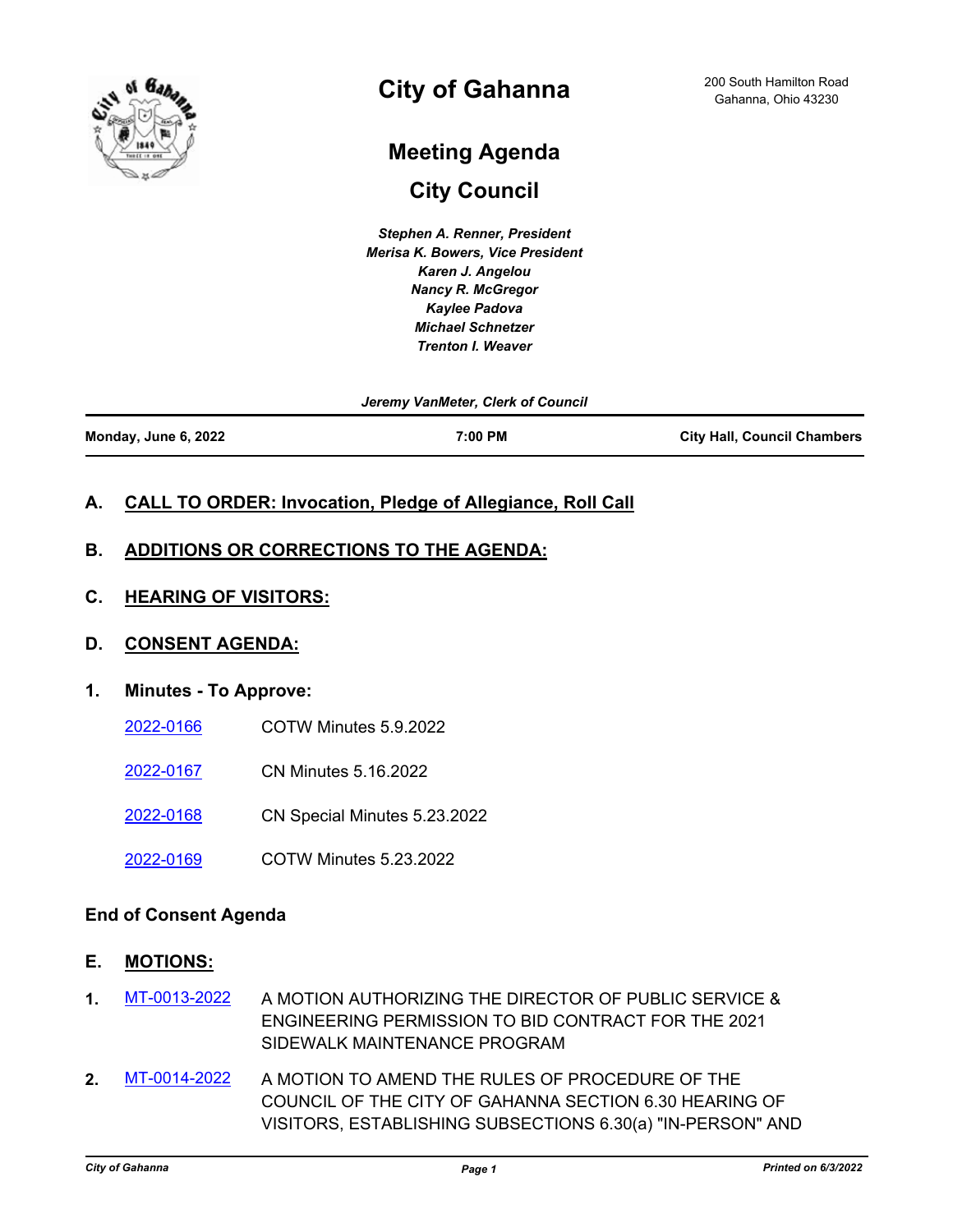6.30(b) "VIA VIDEO"

## **F. RESOLUTIONS:**

**1.** [RES-0014-2022](http://gahanna.legistar.com/gateway.aspx?m=l&id=/matter.aspx?key=16994) A RESOLUTION RECOGNIZING JUNE 2022 AS LGBTQ PRIDE MONTH IN THE CITY OF GAHANNA

## **G. STATUTORY RESOLUTIONS FOR INTRODUCTION, WAIVER & EMERGENCY ADOPTION:**

**1.** [SR-0001-2022](http://gahanna.legistar.com/gateway.aspx?m=l&id=/matter.aspx?key=16990) A STATUTORY RESOLUTION DETERMINING THE NECESSITY TO REPAIR OR REPLACE SIDEWALKS IN THE 2021 SIDEWALK MAINTENANCE PROGRAM AREA FOR THE CITY OF GAHANNA, WAIVING SECOND READING AND DECLARING AN EMERGENCY

## **H. ORDINANCES FOR SECOND READING / ADOPTION:**

- **1.** [ORD-0025-2022](http://gahanna.legistar.com/gateway.aspx?m=l&id=/matter.aspx?key=16968) AN ORDINANCE TO ADOPT AMENDMENTS TO GAHANNA CODE SECTION 521.06 - CONSTRUCTION, REPAIR AND REPLACEMENT OF SIDEWALKS, INTEGRAL APPROACHES/APRONS AND RELATED AREAS
- **2.** [ORD-0026-2022](http://gahanna.legistar.com/gateway.aspx?m=l&id=/matter.aspx?key=16971) AN ORDINANCE AUTHORIZING A SUPPLEMENTAL APPROPRIATION North Triangle and Johnstown Road TIF Funds

### **I. ORDINANCES FOR INTRODUCTION / FIRST READING:**

**1.** [ORD-0027-2022](http://gahanna.legistar.com/gateway.aspx?m=l&id=/matter.aspx?key=16992) AN ORDINANCE AUTHORIZING A SUPPLEMENTAL APPROPRIATION - 2021 Sidewalk Maintenance Program

### **J. ORDINANCES FOR INTRODUCTION, WAIVER & ADOPTION:**

**1.** [ORD-0028-2022](http://gahanna.legistar.com/gateway.aspx?m=l&id=/matter.aspx?key=16993) AN ORDINANCE AUTHORIZING A SUPPLEMENTAL APPROPRIATION AND WAIVER OF SECOND READING - General Engineering Services

## **K. ORDINANCES FOR INTRODUCTION, WAIVER & EMERGENCY ADOPTION:**

**1.** [ORD-0029-2022](http://gahanna.legistar.com/gateway.aspx?m=l&id=/matter.aspx?key=16995) AN ORDINANCE TO AMEND ORD-0089-2021 AN ORDINANCE ESTABLISHING THE SALARIES FOR PERSONNEL OF THE CITY OF GAHANNA FOR THE PERIOD JANUARY 1, 2022, THROUGH DECEMBER 31, 2022, WAIVING SECOND READING AND DECLARING AN EMERGENCY

### **L. CORRESPONDENCE AND ACTIONS:**

**Clerk**

**Council**